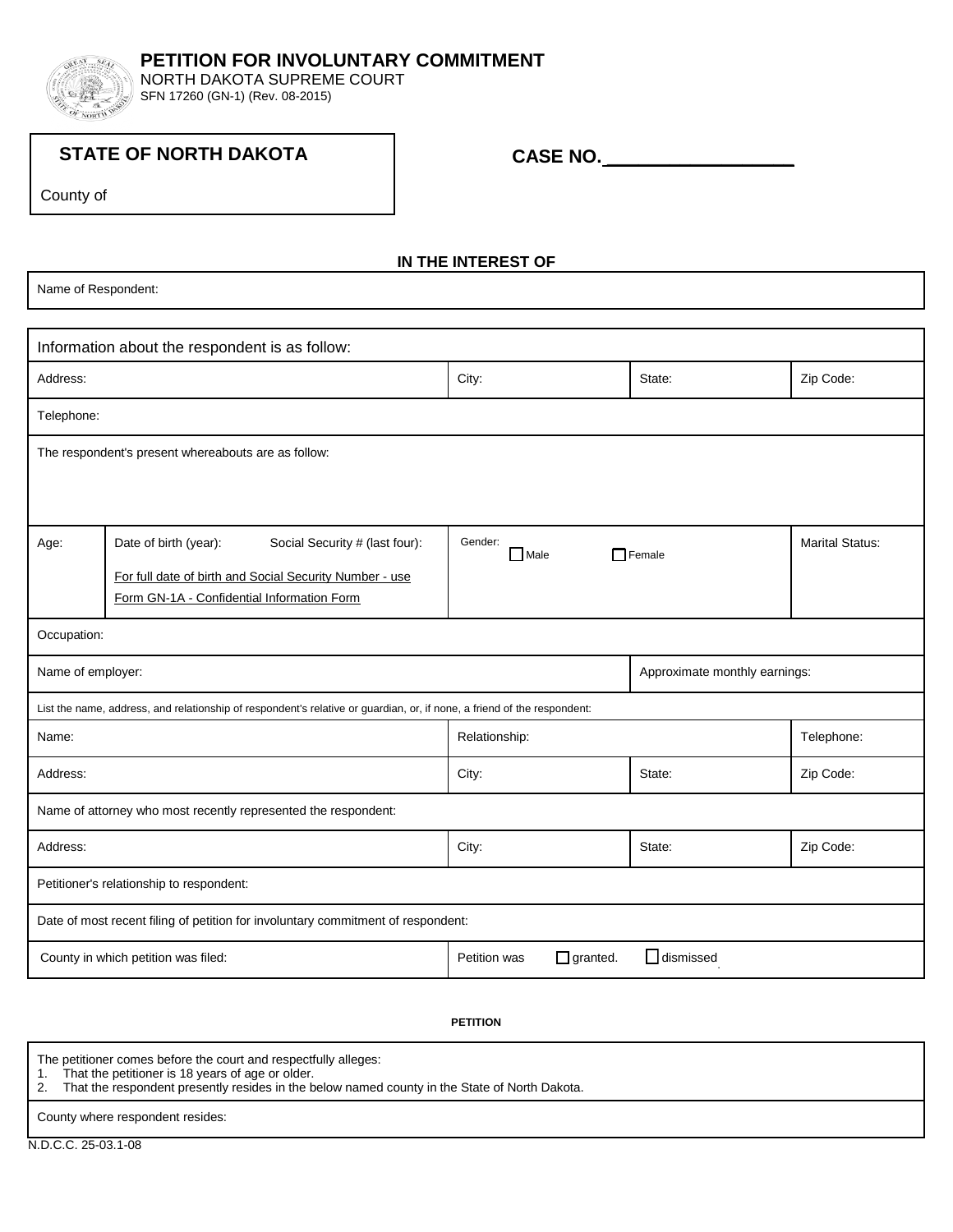| 3.                                                                                                                                            | That the petitioner believes that the respondent is<br>mentally ill and as a result of such condition there is a reasonable expectation of a serious risk of harm if respondent is not treated.<br>chemically dependent and as a result of such condition there is a reasonable expectation of a serious risk of harm if respondent is not treated.<br>П |                                                                                                                                                                                                                                                                                                                                                                                                                                                                                                                                                                        |       |            |           |  |  |
|-----------------------------------------------------------------------------------------------------------------------------------------------|----------------------------------------------------------------------------------------------------------------------------------------------------------------------------------------------------------------------------------------------------------------------------------------------------------------------------------------------------------|------------------------------------------------------------------------------------------------------------------------------------------------------------------------------------------------------------------------------------------------------------------------------------------------------------------------------------------------------------------------------------------------------------------------------------------------------------------------------------------------------------------------------------------------------------------------|-------|------------|-----------|--|--|
| 4.                                                                                                                                            | That because of the foregoing condition, the respondent requires treatment.                                                                                                                                                                                                                                                                              |                                                                                                                                                                                                                                                                                                                                                                                                                                                                                                                                                                        |       |            |           |  |  |
| 5.                                                                                                                                            |                                                                                                                                                                                                                                                                                                                                                          | That the assertions contained in paragraph 3 are based upon the following specific facts (attach additional sheets, if necessary):                                                                                                                                                                                                                                                                                                                                                                                                                                     |       |            |           |  |  |
|                                                                                                                                               |                                                                                                                                                                                                                                                                                                                                                          |                                                                                                                                                                                                                                                                                                                                                                                                                                                                                                                                                                        |       |            |           |  |  |
| 6.                                                                                                                                            |                                                                                                                                                                                                                                                                                                                                                          | That the names, addresses, and telephone numbers of witnesses who will verify these facts are as follows:                                                                                                                                                                                                                                                                                                                                                                                                                                                              |       |            |           |  |  |
|                                                                                                                                               | Name:                                                                                                                                                                                                                                                                                                                                                    |                                                                                                                                                                                                                                                                                                                                                                                                                                                                                                                                                                        |       | Telephone: |           |  |  |
|                                                                                                                                               | Address:                                                                                                                                                                                                                                                                                                                                                 | City:                                                                                                                                                                                                                                                                                                                                                                                                                                                                                                                                                                  |       | State:     | Zip Code: |  |  |
|                                                                                                                                               | Name:                                                                                                                                                                                                                                                                                                                                                    |                                                                                                                                                                                                                                                                                                                                                                                                                                                                                                                                                                        |       | Telephone: |           |  |  |
|                                                                                                                                               | Address:                                                                                                                                                                                                                                                                                                                                                 | City:                                                                                                                                                                                                                                                                                                                                                                                                                                                                                                                                                                  |       | State:     | Zip Code: |  |  |
| 7.<br>8.                                                                                                                                      | other persons if allowed to remain at liberty.]                                                                                                                                                                                                                                                                                                          | That petitioner believes that $\Box$ is $\Box$ is not necessary to take the respondent into immediate custody and emergency treatment. [Immediate custody<br>should be requested only if the respondent is seriously mentally impaired or chemically dependent and is imminently likely to injure the respondent or<br>[Complete only if immediate custody and emergency treatment requested.] Overt act(s) of the respondent which indicate the respondent is likely to injure<br>themself or other persons if allowed to remain at liberty are described as follows: |       |            |           |  |  |
| 9.                                                                                                                                            | That to the petitioner's best knowledge<br>The respondent is indigent.<br>□<br>The respondent is not indigent.<br>□                                                                                                                                                                                                                                      |                                                                                                                                                                                                                                                                                                                                                                                                                                                                                                                                                                        |       |            |           |  |  |
| The petitioner believes that an evaluation of the respondent's condition should be made and involuntary commitment and treatment is required. |                                                                                                                                                                                                                                                                                                                                                          |                                                                                                                                                                                                                                                                                                                                                                                                                                                                                                                                                                        |       |            |           |  |  |
| Signature of petitioner:                                                                                                                      |                                                                                                                                                                                                                                                                                                                                                          |                                                                                                                                                                                                                                                                                                                                                                                                                                                                                                                                                                        | Date: | Telephone: |           |  |  |
| Address:                                                                                                                                      |                                                                                                                                                                                                                                                                                                                                                          | City:                                                                                                                                                                                                                                                                                                                                                                                                                                                                                                                                                                  |       | State:     | Zip Code: |  |  |